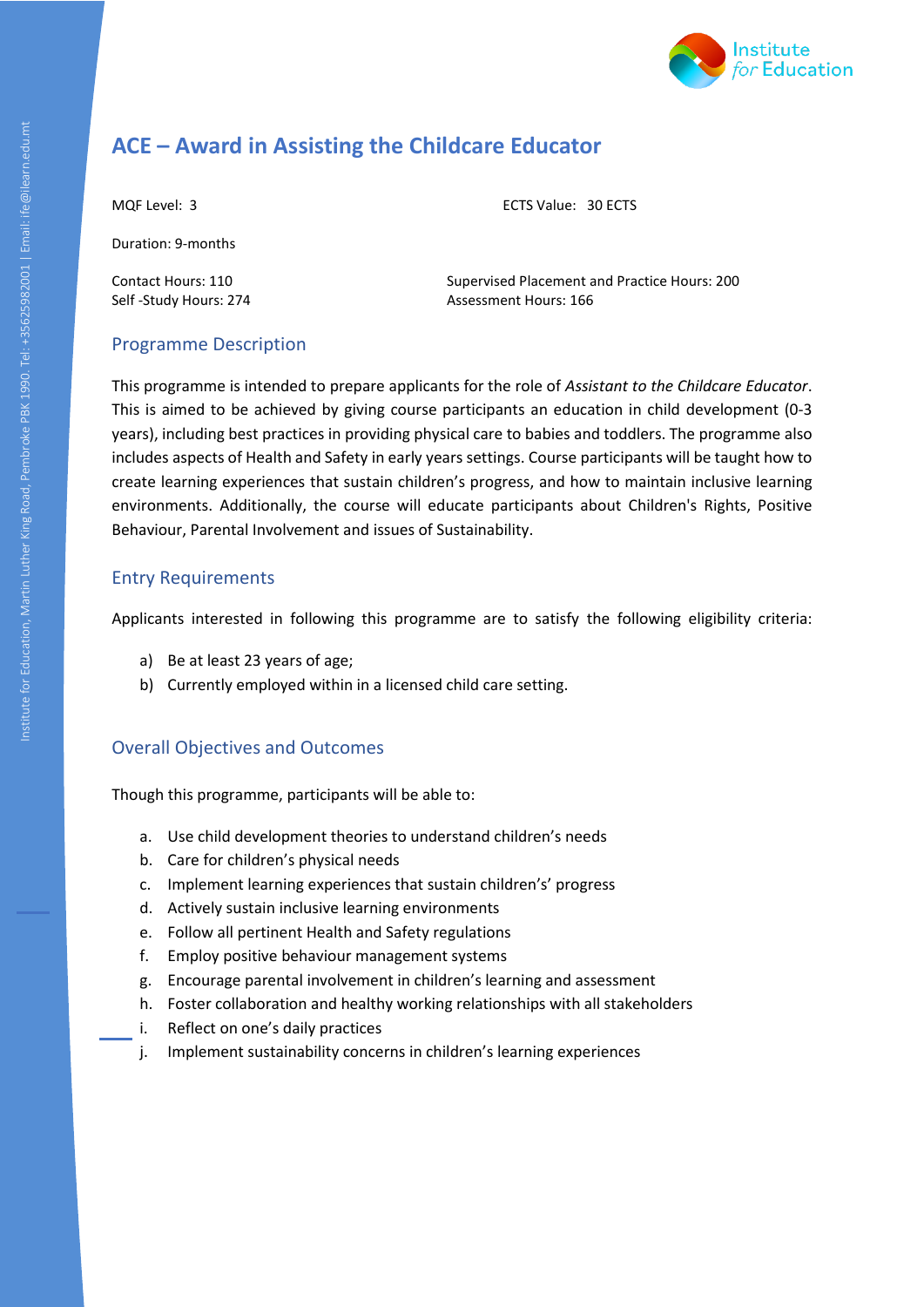

## Programme Structure and Delivery

This programme adopts an online approach to teaching and learning and is composed of the following modules.

| Code  | <b>Module Title</b>                                                      | <b>ECTS</b> |
|-------|--------------------------------------------------------------------------|-------------|
| ACE01 | Understanding Child Development and Caring for Children's Physical Needs |             |
| ACE02 | Creating Learning Experiences that Sustain Progression                   |             |
| ACE03 | Sustaining Inclusive Learning Environments in the Early Years            |             |
| ACE04 | Health and Safety in the Early Years Settings                            |             |
| ACE05 | Core Themes in Early Years Education                                     |             |
| ACE06 | Practice Placement in the Early Years                                    | 10          |

For further details regarding delivery and assessment, kindly refer to the IfE Portal.

#### **Certification**

Upon successful completion of this module, course participants will be conferred an accredited certification.

#### Further Learning Opportunities and Career Progression

Institute for Education, Martin Luther King Road, Pembroke Paragonal, Pembroke Paragonal, Pembroke Paragonal, Pembroke Paragonal, Pembroke Paragonal, Pembroke Paragonal, Pembroke Paragonal, Pembroke Paragonal, Pembroke Par Upon successful completion of this programme, course participants may go on to further their studies in the area of early years education, learning and care. This programme satisfies part of the requirements for the role of Assistant to the Childcare Educator (ACE) outlined in the Maltese National Standards for Early Childhood Education and Care Services (0-3 years). Applicants are advised to consult with their respective employer the minimum requirements to apply for this position.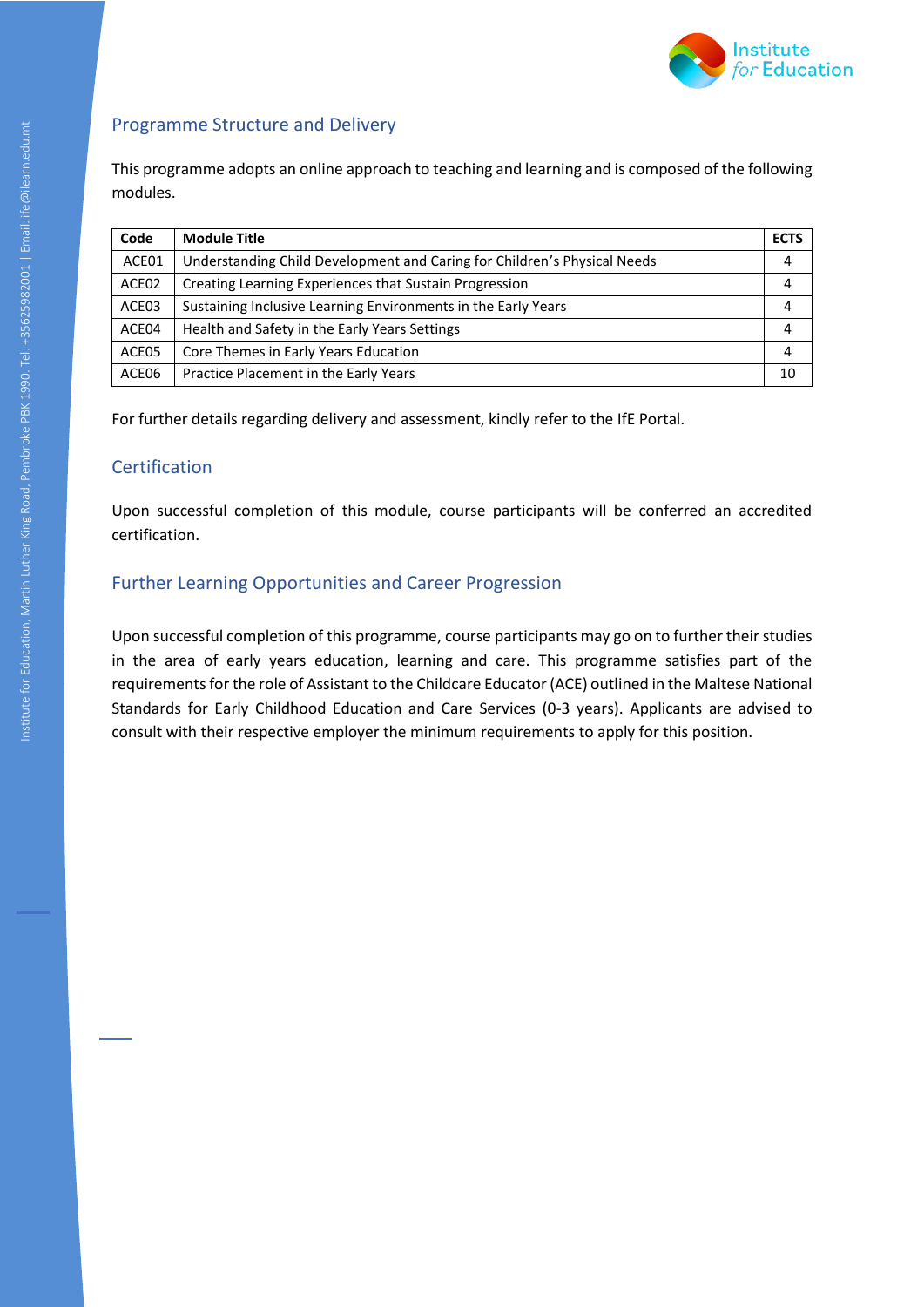

# ACE01 Understanding Child Development and Caring for Children's Physical Needs

ECTS Value: 4 ECTS Contact Hours: 20 Self-Study Hours: 48 Assessment Hours: 36

## Overall Objectives and Outcomes

Institute for Education, Martin Luther Airport Road, Pembroke PBK 1990. Tel: +35625982001 Pembroke P In this module, participants are taught the basic principles of the main child development theories while they are exposed to basic knowledge on how children grow and develop in the first three years of their life. Participants will be taught how to observe, understand, and respond to children's preferences and needs when providing direct physical care. They will also consider issues of how to maintain a secure environment aimed at sustaining children's physical needs which would benefit for their social, emotional, cognitive, and linguistic development.

By the end of this module, the learner will be able to:

#### Competences

- a. identify developmental changes in children (including physical, cognitive, social, emotional, and linguistic);
- b. determine and respond to children's needs depending on the stage of their development.

#### Knowledge

- a. understand basic principles of child development theories that outline the developmental stages of children (0 to 3 years of age) and identify the typical ages at which these milestones occur;
- b. describe how to respond to the developmental changes taking place in children in the first three years of their life;
- c. explain why young children's development may occur in different sequences and at different rates;
- d. understand the elements of responsive caregiving and how these are implemented in everyday practice;
- e. describe how to create a positive environment which will support the development of young children.

- a. provide for a child's physical, cognitive, social, emotional, and linguistic needs
- $\rightarrow$  maintain a safe and secure environment when providing for children's physical needs
	- c. provide for children's nutritional needs
	- d. ensure proper procedures and processes for nappy changing, toileting, washing and dressing that protect both the carer and the child
	- e. implement safe sleeping practices
	- f. liaise with parents to ensure consistency in meeting the children's physical needs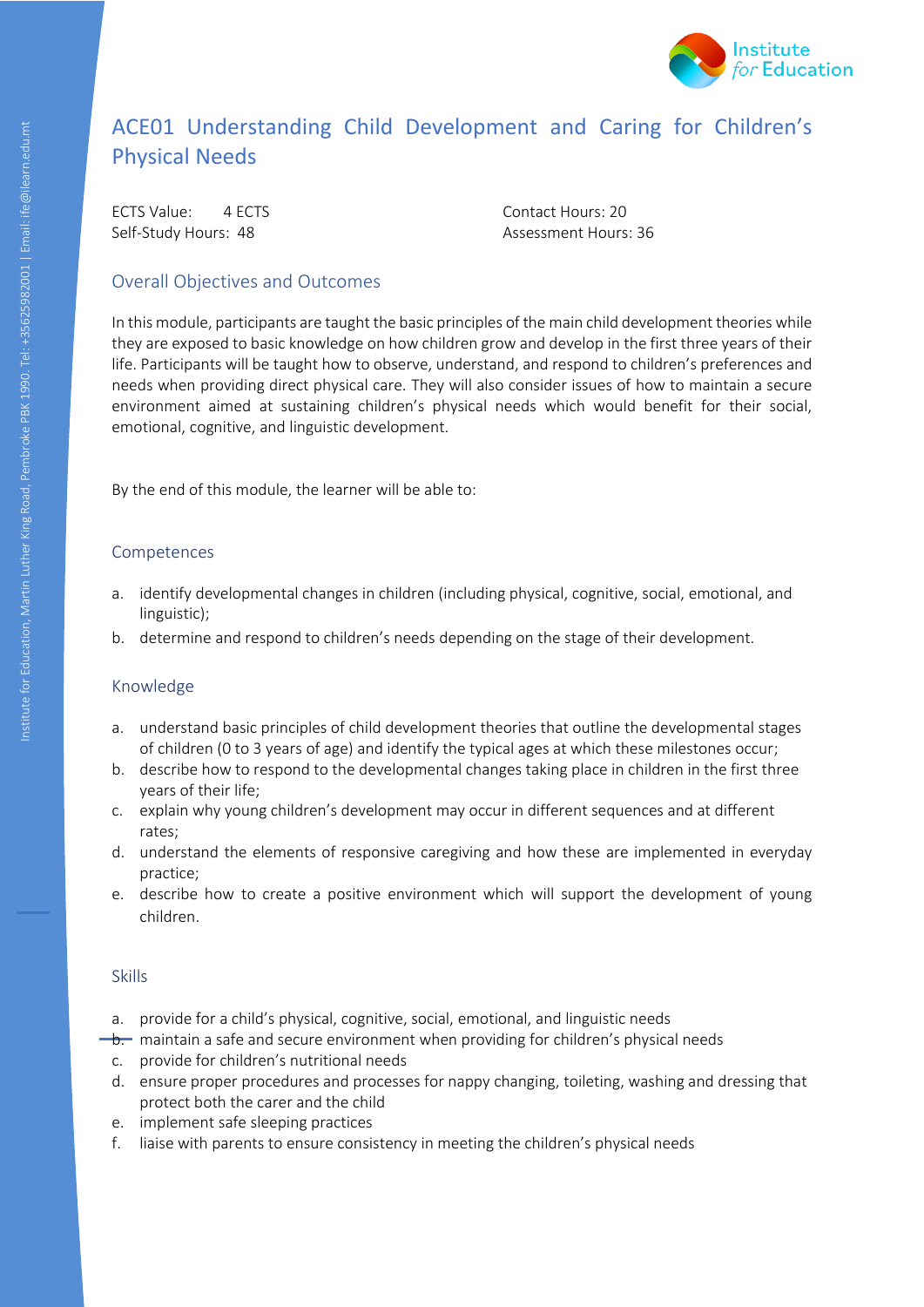

This module adopts an online approach to teaching and learning. Information related to the structure and delivery of the module may be accessed through the IfE Portal. For further details, kindly refer to the Teaching, Learning and Assessment Policy and Procedures found on the Institute for Education's website.

## Assessment Methods

This module will be assessed through: Forum Discussions & Assignment

# Institute  $\frac{1}{2}$ Suggested Readings

- 1. Neaum, S. (2019). Child development for early years students and practitioners. Learning Matters.
- 2. Smith, L. L., & Elliott, C. H. (2011). Child psychology and development. John Wiley & Sons.
- 3. Meggitt, C. (2006). Child development: An illustrated guide. Heinemann.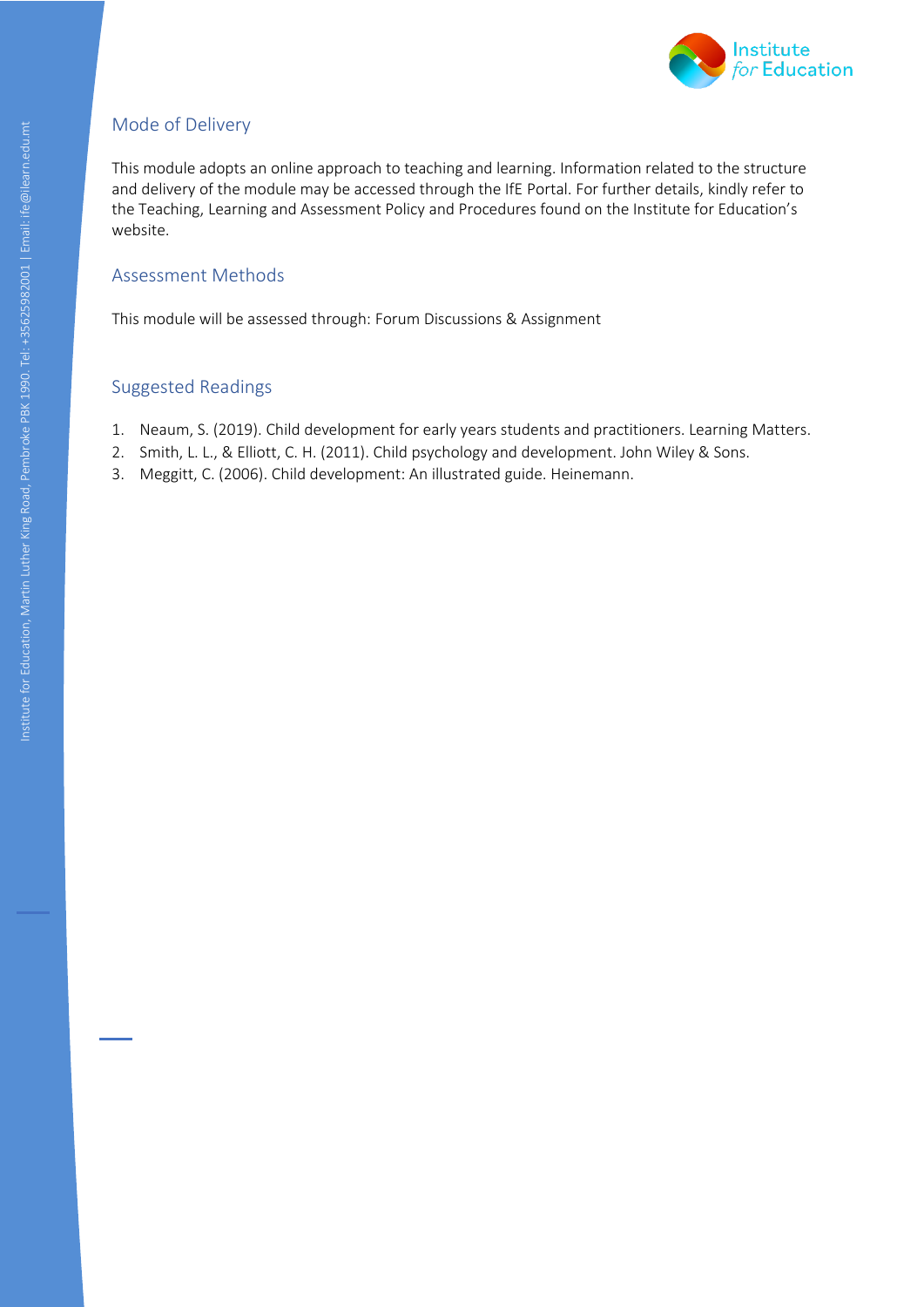

# ACE02 Creating Learning Experiences that Sustain Progress

ECTS Value: 4 ECTS Contact Hours: 20 Self-Study Hours: 48 Assessment Hours: 36

### Overall Objectives and Outcomes

Institute for Education, Martin Luther Road, Pembroke PBK 1990.<br>Tel: +356262001 email: ife Course Participants will be taught how to liaise with Childcare Educators to plan, develop and facilitate learning experiences that support and promote each child's physical, language, emotional, cognitive, social and creative development as determined by the stage of development of children. Participants are taught how to evaluate, assess, and respond to children's interests, participation, and engagement during the different learning experiences.

By the end of this module, the learner will be able to:

#### Competences

- a. sustain a positive learning environment for children, where play becomes the central medium through which all learning experiences are facilitated;
- b. help in the processes of observing, planning, developing, and facilitating learning experiences that respond to the children's interests, strengths and abilities while developing children's physical, language, emotional, cognitive, social, and creative development.

#### Knowledge

- a. name different types of play which support children's active participation in different learning experiences;
- b. use the physical environment and resources to sustain child development;
- c. describe a range of authentic assessment practices that capture and respond children's progress
- d. communicate effectively with the center's management and parents regarding their child's development;
- e. Use the *Malta Learning Outcomes Framework* (2015) as a basis for curricular planning.

- a. develop learning experiences in line with the learning outcomes as outlined in the *Malta Learning Outcomes Framework (2015)*
- b. liaise with the Childcare Educator to plan, develop, and facilitate play-based pedagogy which stimulates children's creativity, encourages communication, and allows children to be active participants in their learning process
- c. use children's everyday physical routines (e.g. feeding) as a learning opportunity to practice key executive functions
- d. use every opportunity during play and care routines to model proper language usage of both Maltese and English
- e. use of indoor and outdoor resources to stimulate and extend children's learning
- f. assist the Childcare Educator to observe, record and evaluate children's development
- g. provide regular feedback to parents on the progress and development of their child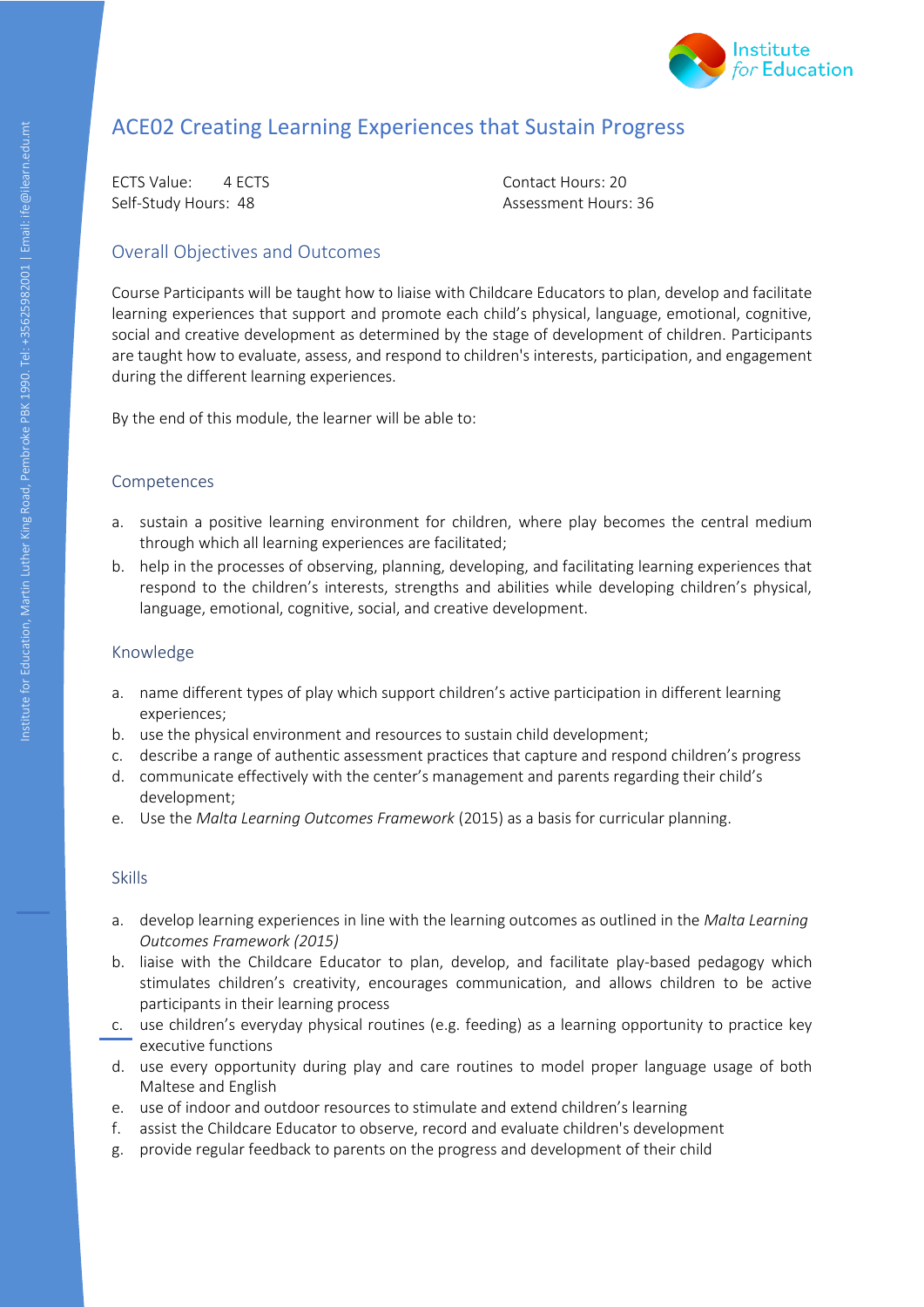

This module adopts an online approach to teaching and learning. Information related to the structure and delivery of the module may be accessed through the IfE Portal. For further details, kindly refer to the Teaching, Learning and Assessment Policy and Procedures found on the Institute for Education's website.

## Assessment Methods

This module will be assessed through: Portfolio and Practical Task/s

- 1. Ministry for Education and Employment [MEDE] (2015). A Language Policy for the Early Years in Malta and Gozo.
- 2. McKay, A. (2020). The ultimate toddler activity guide: Fun and educational toddler activities to do at home or preschool.
- 3. D. Driskill B.A. J.D (2015) Lesson Plans for Little Ones: Activities for Children Ages Six Months to Three Years.
- 4. Backer, B. (2003). The weekly curriculum: 52 complete preschool themes. Gryphon House.
- 5. Schiller, P. B., Schiller, P., & Hastings, K. (1998). The complete resource book: An early childhood curriculum: Over 2000 activities and ideas! Gryphon House.
- 6. Ministry for Education and Employment [MEDE] (2012). A national curriculum framework for all [NCF]. Gzira, Malta: Salesian Press.
- Institute for  $\frac{2}{3}$ <br> $\frac{2}{3}$ 7. Directorate for Quality and Standards in Education [DQSE]. (2015). Educators' Guide for Pedagogy and Assessment using a learning outcomes approach. Malta, Ministry for Education and Employment.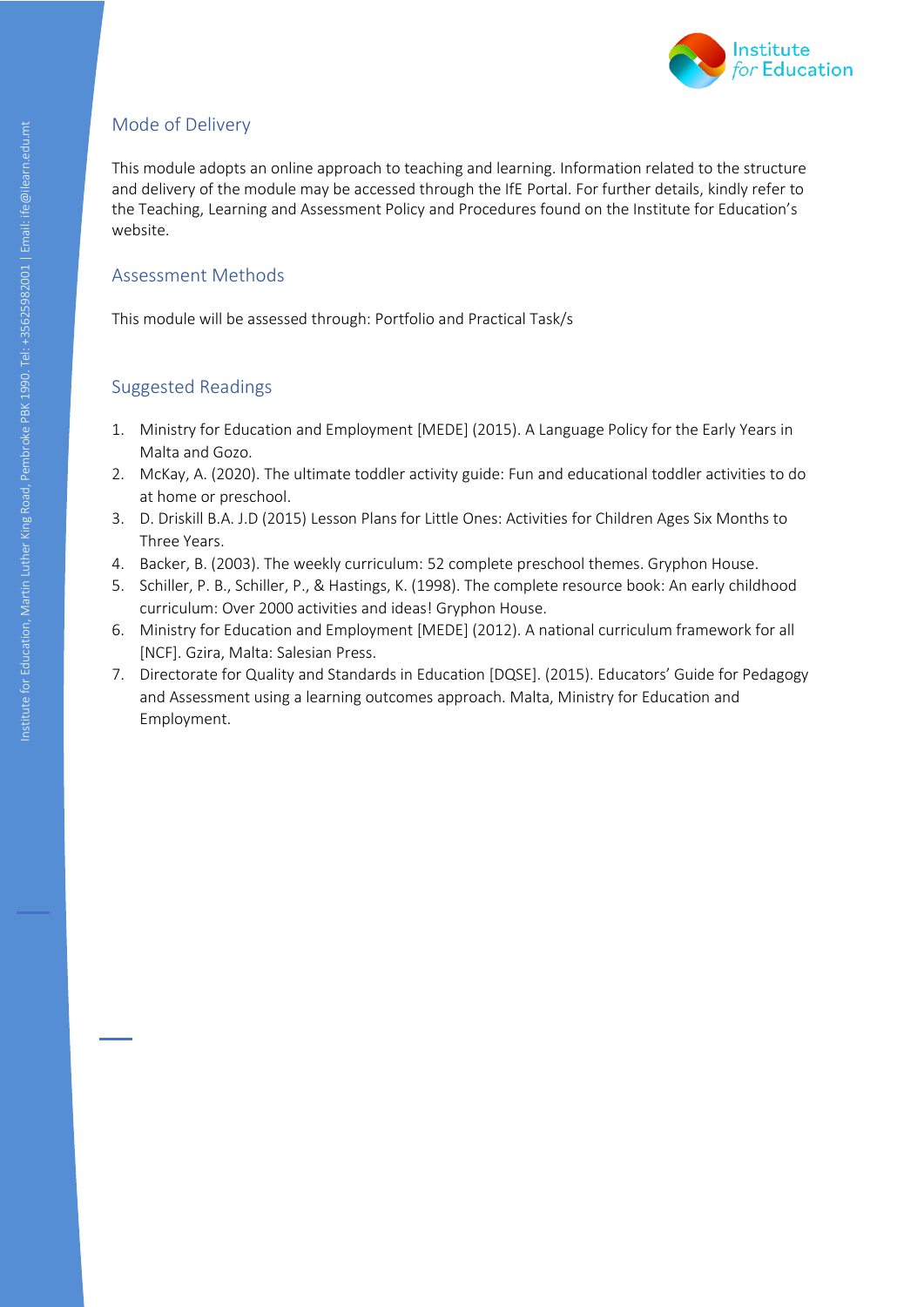

# ACE03 Sustaining Inclusive Learning Environments in the Early Years

ECTS Value: 4 ECTS Contact Hours: 20 Self-Study Hours: 48 Assessment Hours: 36

#### Overall Objectives and Outcomes

Intifute for Education, Pembroke Pamartin Luther Road, Pembroke Pamartin Luther Road, Pembroke Pamartin Road, Pembroke Pamartin Road, Pembroke Pamartin Road, Pembroke Pamartin Road, Pembroke Pamartin Road, Pembroke Pamarti In this unit, course participants are taught to respect inclusion principles and how to ensure that at all times they remain committed to welcome, include and respond to the individual needs of every child. Participants are also taught how to provide every learner with equal access to the learning opportunities offered and how to eliminate barriers that might restrict accessibility to the learning experiences offered. Furthermore, participants are also taught how to celebrate and promote cultural diversity. This unit also covers matters of exposure to the Maltese and English Languages and the right balance of both languages.

By the end of this module, the learner will be able to:

#### Competences

- a. ensure that no one is discriminated against in any way (including disability, culture, language, religion, gender identity);
- b. ensure children are supported equitably;
- c. ensure children are treated with dignity and respect as individuals in their own right;
- d. promote the moral commitment to remove any barriers to participation;
- e. make all children (and their families) feel welcome;
- f. promote a judgement-free culture;
- g. promote a bilingual culture (made up of Maltese and English).

#### Knowledge

- a. Recall the basic principles as enshrined in Maltese national policies on inclusion, equal opportunities, language, and other themes related to possible barriers to learning;
- b. Outline the basic strategies aimed at supporting the inclusion of all children in all activities throughout the day;
- c. Articulate the reasons why all children are to be exposed to both English and Maltese Languages;
- d. Explain techniques of observation that help in the early identification of children who are experiencing difficulties;
- e. Understand the various individual educational needs and their impact on each child's access to learning.

- a. assist in the development and implementation of learning experiences which address the needs of all children;
- b. enable children with individual educational needs to take part in a full range of learning experiences that nurture their learning and development;
- c. identify and provide resources that will allow children with individual educational needs to be fully included in all learning experiences offered;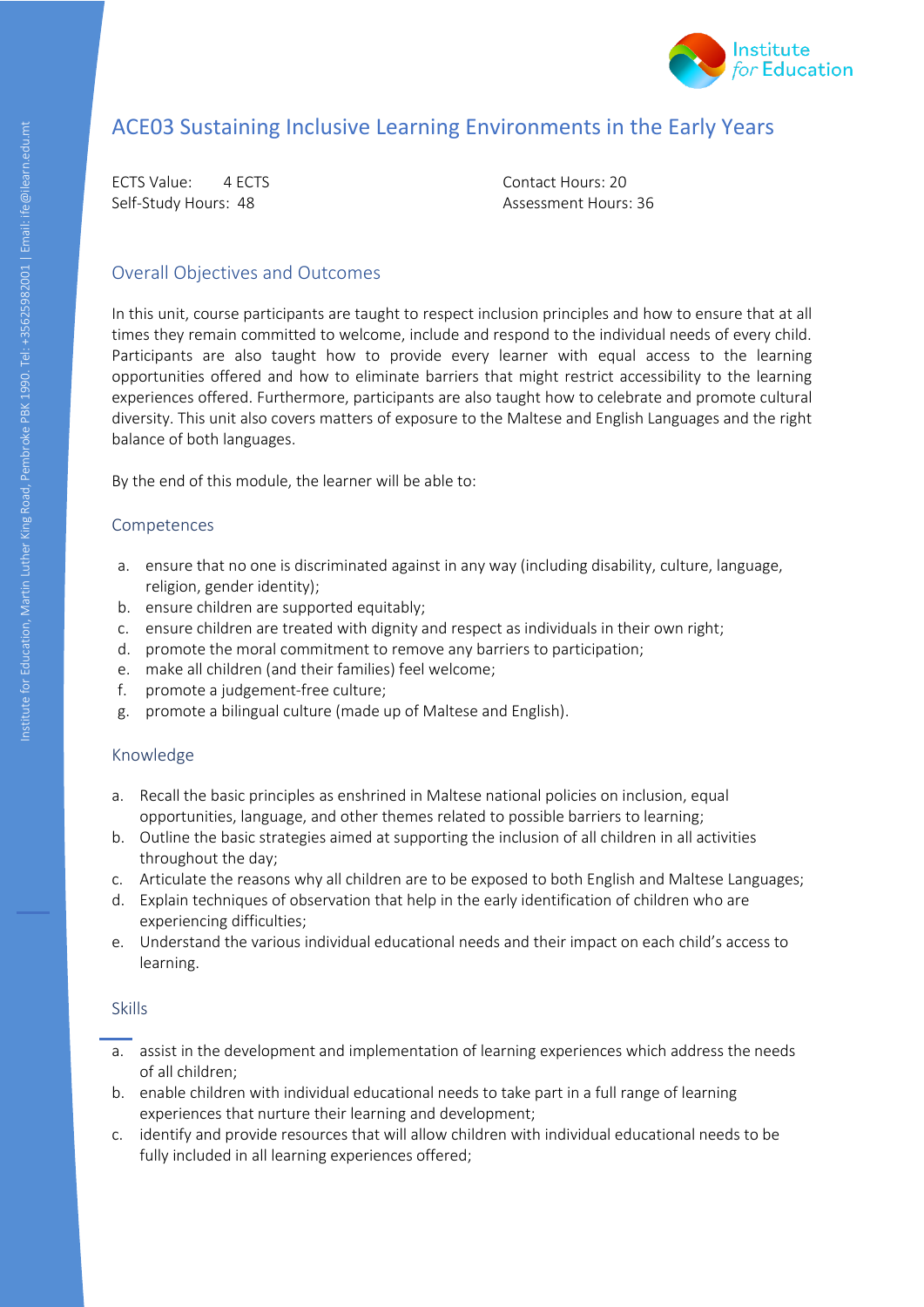

- d. liaise regularly with parents of all children (including those of children with individual educational needs) to ensure that the needs of the children are met;
- e. actively contribute to the promotion of an inclusive and anti-discriminatory culture aimed at removing possible barriers to participation;
- f. respect and build upon the views and preferences of children to sustain active participation;
- g. support all children (including those with individual educational needs/learning disabilities/disadvantaged) to actively participate in the full range of learning experiences offered at the centre.

Institute for Education, Martin Luther Road, Pembroke PBK 1990. Tel: +35625982001 | Email: infection, if each Pembroke PBK 1990. Tel: +356262001 | Email: ife arch.edu.mtm | Email: ife arch.edu.mtm | Email: ife arch.edu.mtm This module adopts an online approach to teaching and learning. Information related to the structure and delivery of the module may be accessed through the IfE Portal. For further details, kindly refer to the Teaching, Learning and Assessment Policy and Procedures found on the Institute for Education's website.

## Assessment Methods

This module will be assessed through: Reflection and Practical Assignment Task

- 1. Nutbrown, C., Clough, P., & Atherton, F. (2013). Inclusion in the early years. SAGE Publications.
- 2. Derman-Sparks, L., & Edwards, J. O. (2020). Anti-bias education for young children and ourselves.
- 3. Collett, C. (2017). Disability and inclusion in early years education. Routledge.
- 4. Borkett, P. (2018). Cultural diversity and inclusion in early years education. Routledge.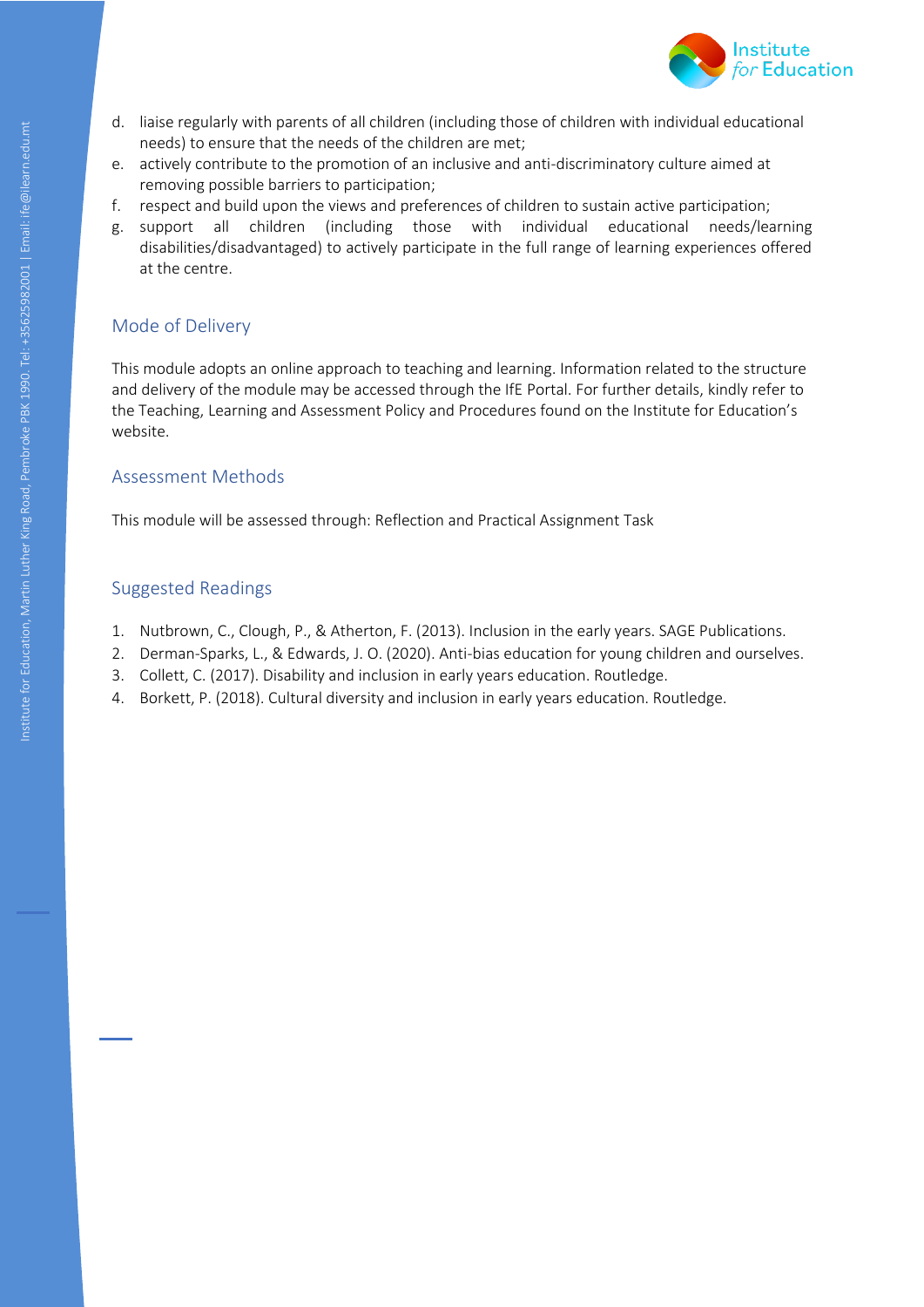

# ACE04 Health and Safety in the Early Years

ECTS Value: 4 ECTS Contact Hours: 20 Self-Study Hours: 48 Assessment Hours: 36

### Overall Objectives and Outcomes

Institute for Education, Martin Luther Road, Pembroke PBK 1990.<br>Pembroke PBK 1990. Tel: ife management is sentiment and a sentiment in the management of the PBK 1990. Tel: if Course participants are made aware of basic regulations, policies and procedures aimed at ensuring the health, safety, and security of children. Participants are also taught how to follow such regulations and minimise any risks to the children's health, safety, and security.

By the end of this module, the learner will be able to:

#### Competences

- a. maintain a healthy, safe, and secure environment;
- b. identify possible threats that may harm children or adults;
- c. understand and follow pertinent health and safety requirements as listed in policy documents;
- d. recognize the basic signs and symptoms of childhood health problems, such as illnesses and allergies.

#### Knowledge

- a. explain the sterilisation and sanitization processes of specific equipment;
- b. indicate practices that help to prevent and control infection;
- c. describe set procedures in response to situations involving accidents and injuries;
- d. identify the symptoms of common childhood illnesses and allergies;
- e. name the contents of the First Aid Box;
- f. state health requirements and dietary needs of each child;
- g. follow good hygiene practices and standard emergency procedures in their centre;
- h. implement appropriate manual handling of children (e.g. lifting and carrying) and safe sleep practices.

- a. Implement the requirements set by national regulations with regards to Health and Safety;
- b. Manually handle children in the correct manner;
- c. Regularly check indoor and outdoor areas and report hazards;
- d. Record accidents and incidents;
- e. Follow established emergency procedures for accidents, injuries, illnesses, and other emergencies;
- f. Maintain up-to-date information about the health and dietary needs of children.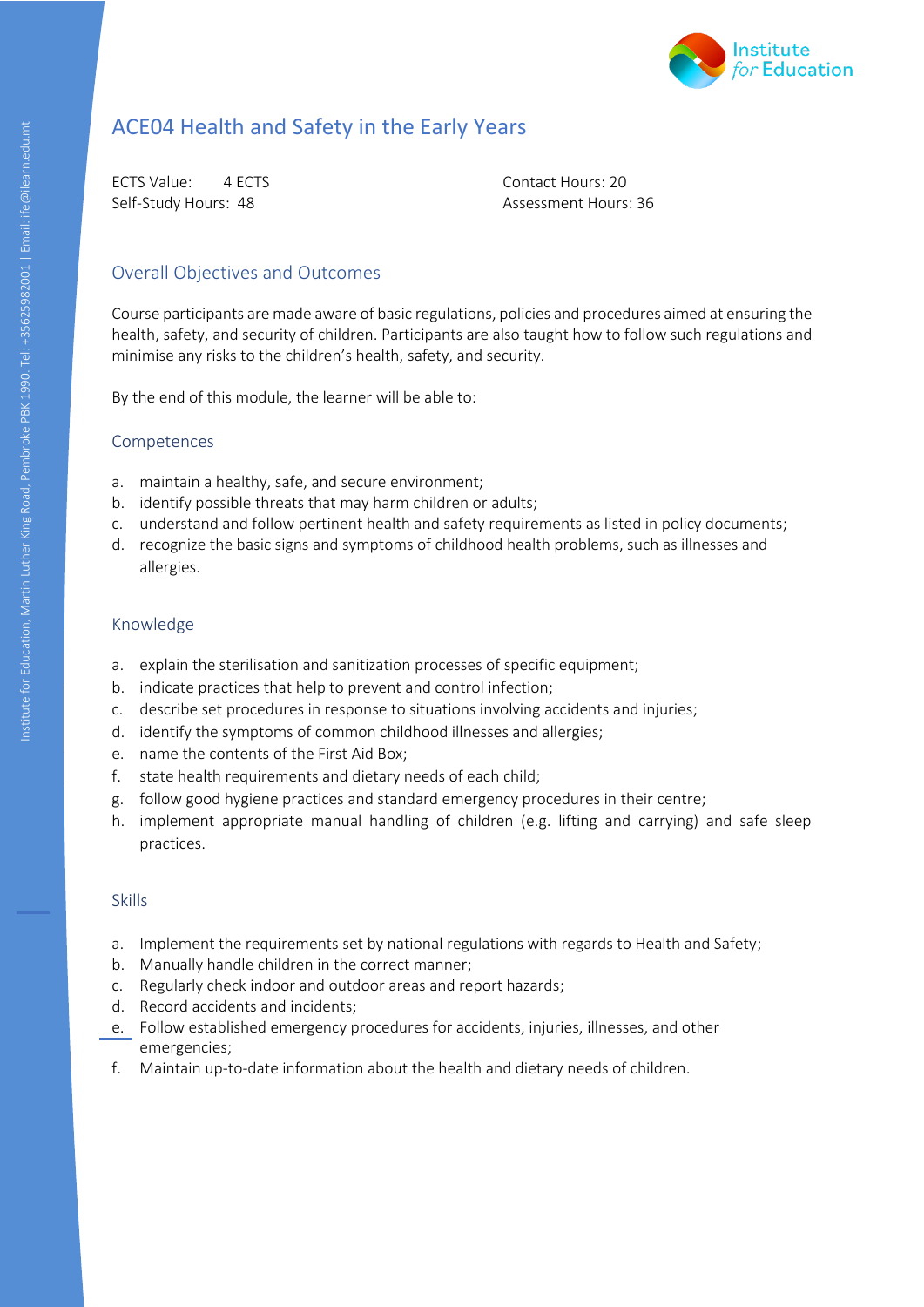

This module adopts an online approach to teaching and learning. Information related to the structure and delivery of the module may be accessed through the IfE Portal. For further details, kindly refer to the Teaching, Learning and Assessment Policy and Procedures found on the Institute for Education's website.

## Assessment Methods

This module will be assessed through: Practical Assignment

- 1. Parker, L. (2013). How to keep young children safe[. https://doi.org/10.4324/9780203824498](https://doi.org/10.4324/9780203824498)
- 2. Parker, L. (2013). How to avoid illness and infection.<https://doi.org/10.4324/9780203824528>
- Institute for  $\frac{1}{2}$ 3. Parker, L., & Parker, L. (2017). The early years health and safety handbook. <https://doi.org/10.4324/9780203809662>
- 4. Laverty, B., & Reay, C. (2014). Health and safety in early years and childcare. Jessica Kingsley Publishers.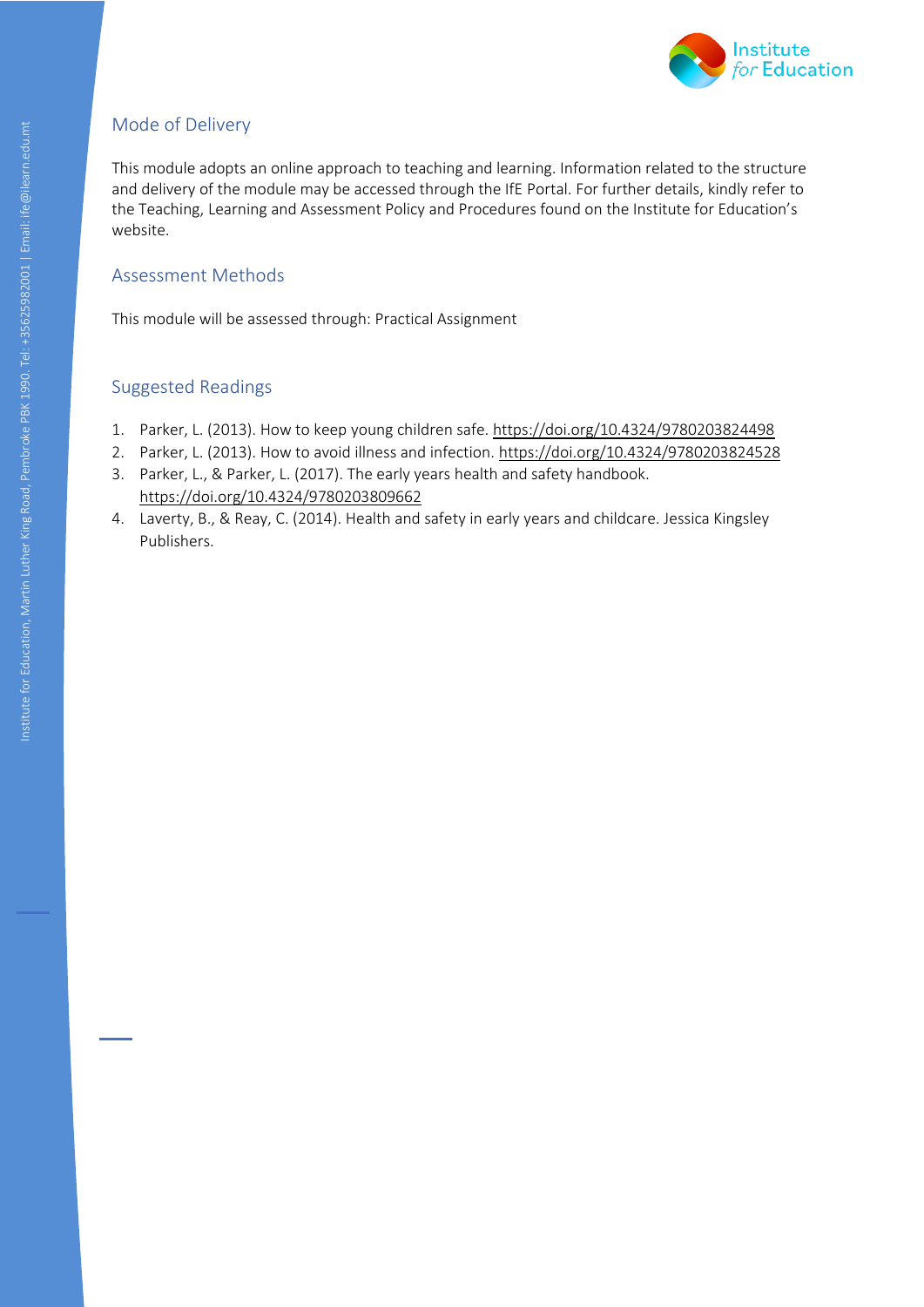

# ACE05 Core Themes in the Early Years Education

ECTS Value: 4 ECTS Contact Hours: 20 Self-Study Hours: 48 Assessment Hours: 36

#### Overall Objectives and Outcomes

Institute for Education, Martin Luther King Road, Pembroke PBK 1990. Tel: +356259 This module provides course participants with an introduction to specific core themes fundamental to contemporary education in early years settings. Main issues that will be introduced include behaviour management, matters related to the importance of maintaining parental involvement, ways to develop collaborations with stakeholders and sustain positive working relationships, issues of sustainability and how this can permeate everything we do with children at the centre. This module also educates course participants to equipment with the skills required to become reflective practitioners.

By the end of this module, the learner will be able to:

#### Competences

- a. employ positive behaviour management systems;
- b. integrate parental involvement in the support provided to each child;
- c. promote positive relationships between and with children, as well as with all other stakeholders;
- d. regularly reflect on one's practices;
- e. safeguard children's rights;
- f. infuse sustainability concerns in the children's learning experiences.

#### Knowledge

- a. Describe strategies that encourage and reinforce positive behaviour;
- b. Define the benefits of parental involvement for children's development;
- c. Outline the benefits that result from maintaining positive relationships;
- d. State the elements of reflective practice;
- e. Indicate the importance of safeguarding children's rights and promoting children's dignity and preferences;
- f. Explore the many facets of sustainability and how this can permeate daily practices.

- a. Implement a positive approach to behaviour management;
- b. Actively involve parents in the child's progress;
- c. Encourage children to listen to one another and play together;
- d. Communicate with other adults courteously;
- e. Fairly self-evaluate one's practices and identify ways forward;
- f. Recognize signs, situations and behaviour that may potentially violate children's rights and ensure that these rights are safeguarded;
- g. Implement sustainability concerns in children's learning experiences.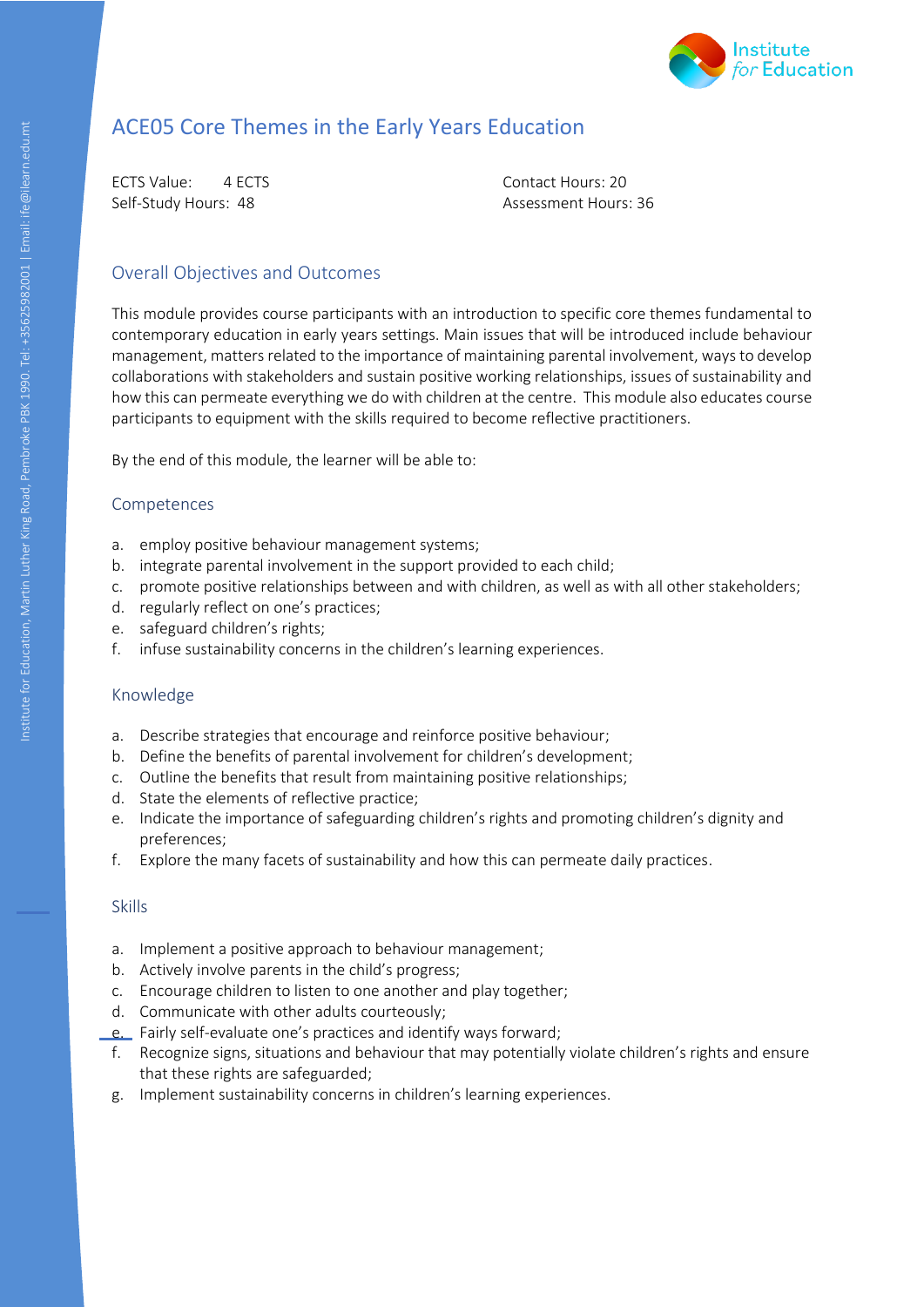

This module adopts an online approach to teaching and learning. Information related to the structure and delivery of the module may be accessed through the IfE Portal. For further details, kindly refer to the Teaching, Learning and Assessment Policy and Procedures found on the Institute for Education's website.

## Assessment Methods

This module will be assessed through: Practical Assignment

- 1. Drifte, C. (2008). Encouraging positive behaviour in the early years: A practical guide. SAGE.
- 2. Williams, L. (2016). Positive behaviour management in early years settings: An essential guide. Jessica Kingsley Publishers.
- 3. Mortimer, H. (2017). Understanding behaviour in early years settings: Supporting personal, social and emotional development from 0–5. Taylor & Francis.
- 4. Ward, U., & Perry, B. (2020). Working with parents and families in early childhood education. Routledge.
- Institute for Education, Martin Luther Road, Pembroke PBK 1990. Tel: +35625982001 | Email: infection, infection, permanent education, Pembroke PBK 1990. Tel: +35625982001 | Email: infection, ife and infection, if environme 5. Mainstone-Cotton, S. (2017). Promoting emotional wellbeing in early years staff: A practical guide for looking after yourself and your colleagues. Jessica Kingsley Publishers.
- 6. Reed, M. & Canning, N. (2009). Reflective practice in the early years. SAGE.
- 7. Huggins, V. & Evans, D. (2017). Early childhood education and care for sustainability: International perspectives. Routledge.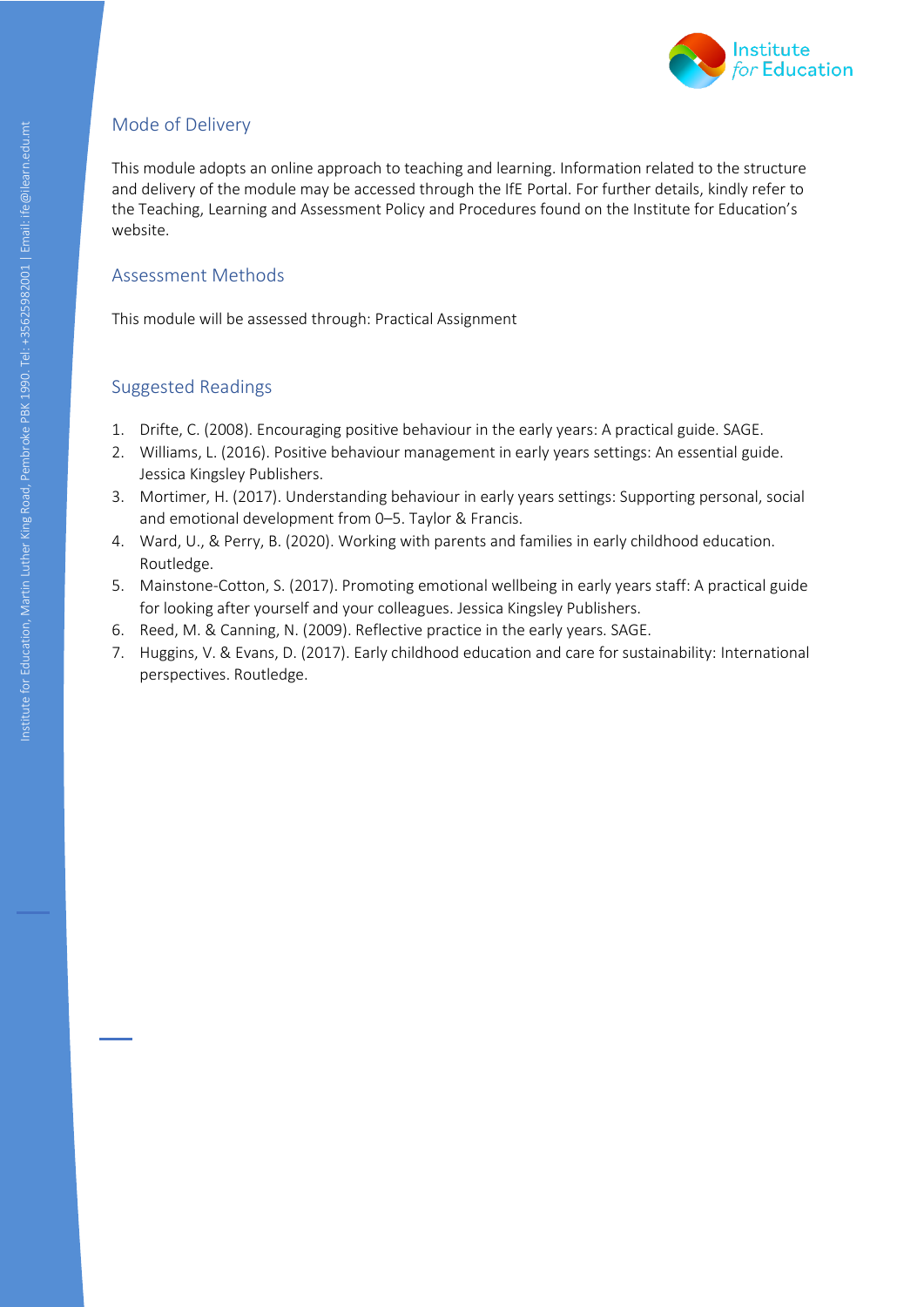

# ACE06 Practice Placement in the Early Years

ECTS Value: 10 ECTS Self-Study Hours: 34 Assessment Hours: 6

Contact Hours: 10 Supervised Practice Hours: 200

#### Overall Objectives and Outcomes

Institute for Education, Martin Luther Category<br>Education, Pearst Category This module is specifically designed so that course participants reap the full benefits out of their practice placement. This is especially important since most participants will be employed on a full-time basis. During the weeks when students are on their work placement, they will also be provided with small group tutorial sessions where they will be supported in their ongoing process of reflective practice. Tutorial sessions are meant to provide students with the opportunity to explore and analyze their hands-on experiences and how these may reflect or defer from theory.

By the end of this module, the learner will be able to:

#### Competences

- a. Implement the knowledge, skills and attitudes learned during the course;
- b. Practice reflective-practice and self-evaluation;
- c. Maintain a file entitled: *Learning Experiences, Observations, Learning Stories and Self-Evaluations*
- d. Build confidence in their ability to prepare and implement successful learning experiences

#### Knowledge

- a. Identify experiences which constitute opportunities to implement the knowledge learned during the course;
- b. Complete Self-Evaluation Forms to sustain one's professional development;
- c. Linking different aspects of life in a childcare centre;
- d. Understand more deeply the daily routine of childcare centres;
- e. Implement inclusive learning experiences that benefit all learners;
- f. Foster professional relationships with different stakeholders.

- a. analyze once practices in a reflective manner;
- b. implement outcomes of self-reflections to maintain continual improvement;
- c. practice collaboration with the management, colleagues, children, and parents;
- d. integrating new information in one's practice for ongoing improvement;
- e. practice Effective Communication Skills;
- $f$  actively keep an eye open for possible hazards;
- g. constantly apply known best-practices in fulfilling different duties;
- h. observe children in diverse activities;
- i. act as a linguistic and behavioral model for children;
- j. investigate children's interests to use as a source for developing play-based activities.